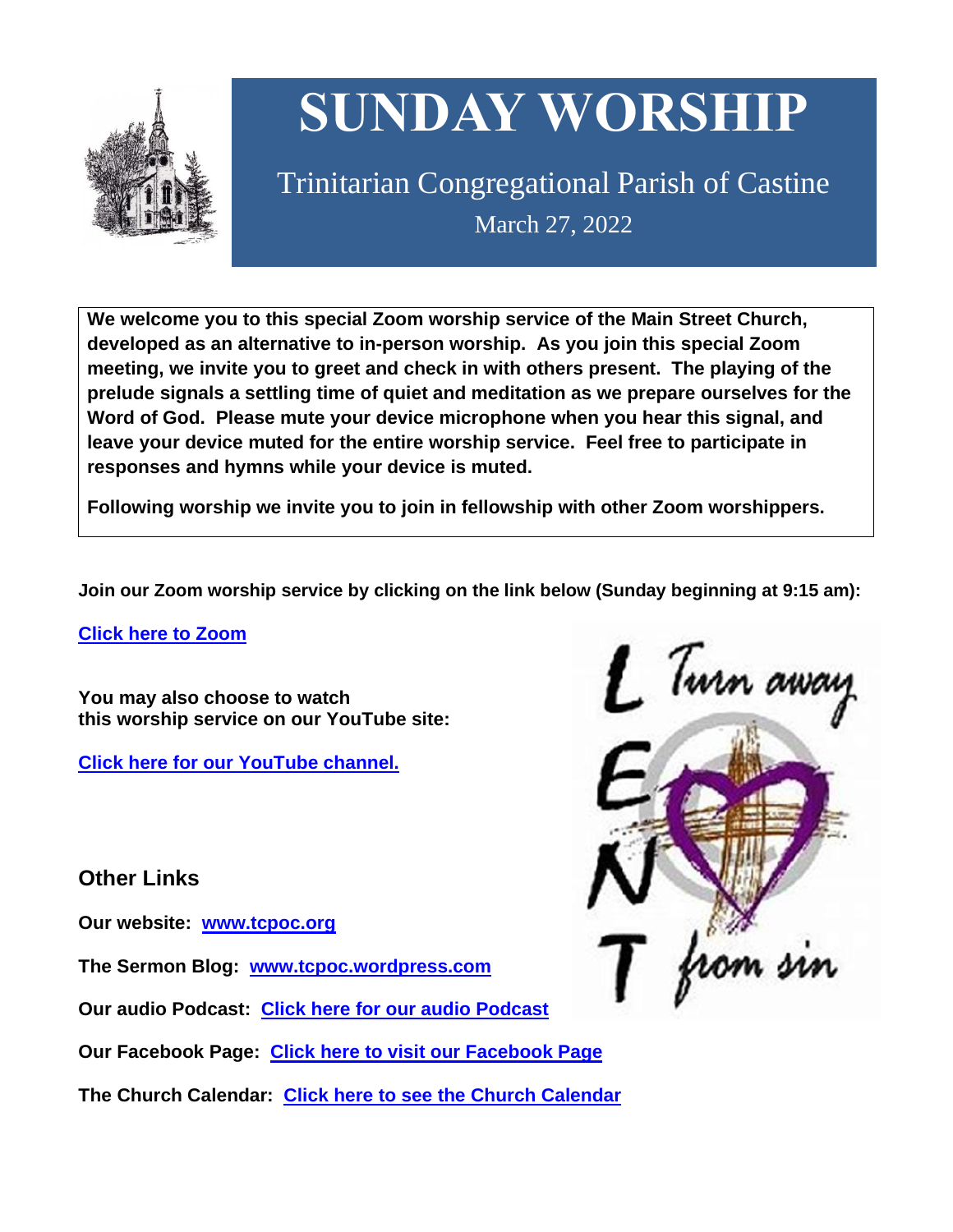#### **Order of Worship TRINITARIAN CONGREGATIONAL PARISH OF CASTINE UNITED CHURCH OF CHRIST Castine, Maine Lent IV**

March 27, 2022 9:30 am Pastor: **Rev. Gary Hatter** Pastor: **Rev. Gary Hatter** Pastor: **Rev. Gary Hatter** Pastor: Guest Musician: Dana Polojarvi Deacon: Cora Hutchinson Lector: Elise Adams Zoom/YouTube Host: Amy Stewart Communication and Amy Stewart

Ministers: All Members

#### GATHERING AS A COMMUNITY OF FAITH

*We welcome you to worship in this special place, and hope that you feel free to greet your friends and neighbors as you arrive. Please let the playing of the organ prelude signal a settling time of quiet and meditation as we prepare ourselves for the Word of God.*

PRELUDE

# GREETINGS AND ANNOUNCEMENTS INTERLUDE

\*CALL TO WORSHIP **(Responsively)** When the LORD restored the fortunes of Zion, **we were like those who dream.** Then our mouth was filled with laughter, **and our tongue with shouts of joy;** then it was said among the nations, **"The LORD has done great things for them."**

The Lord has done great things for us, **and we rejoice.** *Psalm 126:1 - 3*

\*OPENING HYMN *Love Divine, All Loves Excelling* P 228

*Love divine, all loves excelling, Joy of heaven, to earth come down, Fix in us thy humble dwelling, All thy faithful mercies crown; Jesus, thou art all compassion, Pure, unbounded love thou art; Visit us with thy salvation, Enter every trembling heart.*

*Breathe, O breathe thy loving Spirit Into every troubled breast; Let us all in thee inherit, Let us find thy promised rest; Take away the love of sinning; Alpha and Omega be; End of faith, as its beginning, Set our hearts at liberty.*

*Come, almighty to deliver, Let us all thy life receive; Suddenly return, and never, Nevermore thy temples leave. Thee we would be always blessing, Serve thee as thy hosts above, Pray, and praise thee without ceasing, Glory in thy perfect love.*

*Finish, then, thy new creation; Pure and spotless let us be; Let us see thy great salvation Perfectly restored in thee; Changed from glory into glory, Till in heaven we take our place, Till we cast our crowns before thee, Lost in wonder, love, and praise.*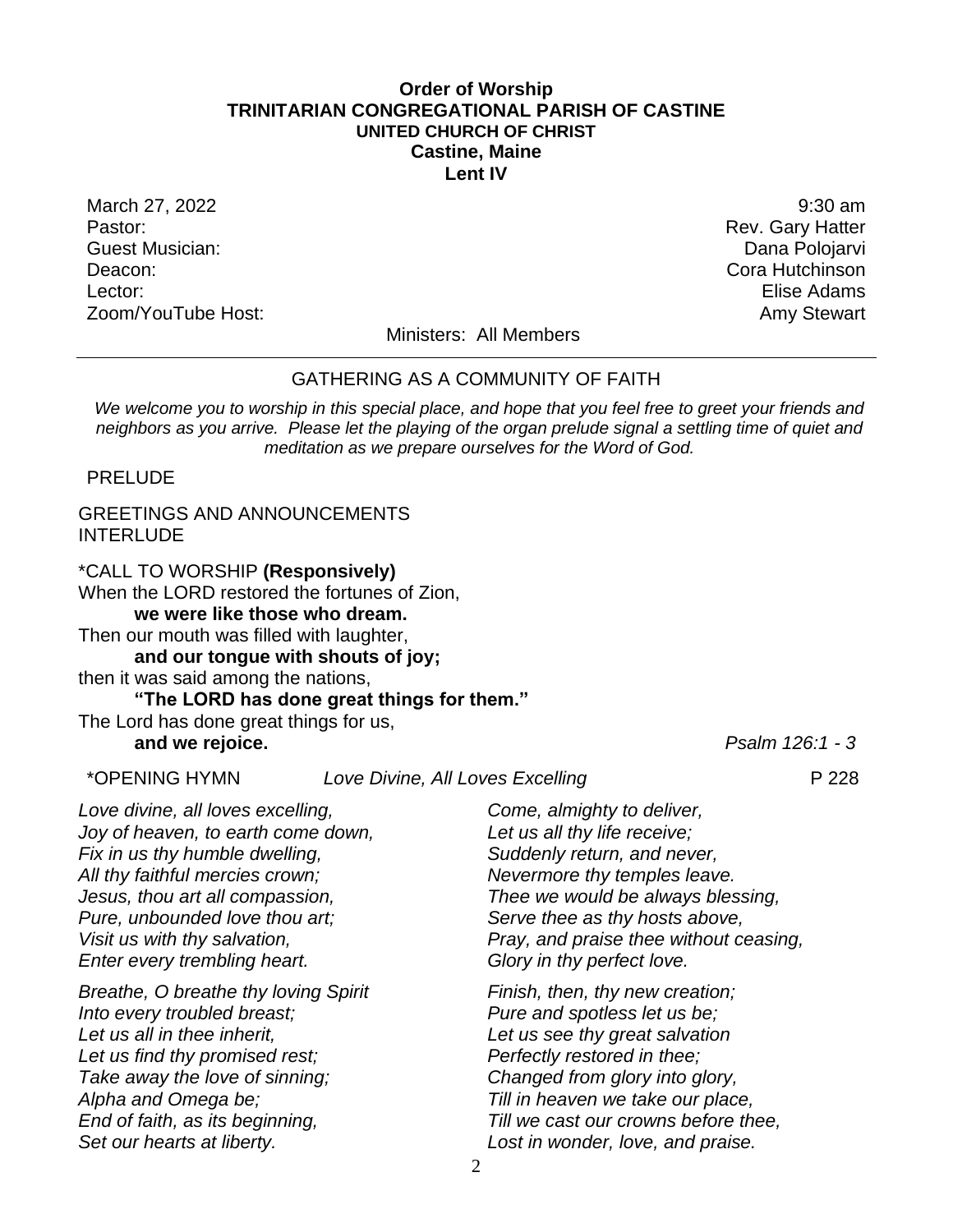# \*PRAYER OF INVOCATION **(Unison)**

**Almighty God, by your Holy Spirit open our minds and bodies to the re-creating power of your Word, that we may see the world through the mind of Christ and live in the world as a foretaste of your new creation. In Jesus' name we pray. Amen.**

# A TIME WITH ALL GOD'S CHILDREN

# PRAYER OF CONFESSION **(Unison)**

**Merciful God, we confess that we have strayed from your ways. Like the Prodigal Son, we have wasted our inheritance. You gave us the earth for our home, but we squander earth's resources and hoard its bounty. You gave us neighbors to love, but we pursue selfish ambitions. You gave us the commandments that lead to human flourishing, but we break your law and forsake your love.** 

**Forgive us our sin and bring us to repentance. Draw our wandering hearts back to you that we may find freedom in obedience to your love.**

#### *A moment for silent prayer*

ASSURANCE OF PARDON

\*GLORIA PATRI **(Unison)** P 513

**Glory be to the Father, and to the Son, and to the Holy Ghost. As it was in the beginning, is now and ever shall be, world without end. Amen. Amen.**

HEARING THE WORD

# **Joshua 5:9 - 12**

<sup>9</sup>The LORD said to Joshua, "Today I have rolled away from you the disgrace of Egypt." And so that place is called Gilgal to this day.

<sup>10</sup>While the Israelites were camped in Gilgal they kept the passover in the evening on the fourteenth day of the month in the plains of Jericho. <sup>11</sup>On the day after the passover, on that very day, they ate the produce of the land, unleavened cakes and parched grain. <sup>12</sup>The manna ceased on the day they ate the produce of the land, and the Israelites no longer had manna; they ate the crops of the land of Canaan that year.

# **Psalm 32**

<sup>1</sup>Happy are those whose transgression is forgiven,

# **whose sin is covered.**

<sup>2</sup>Happy are those to whom the Lord imputes no iniquity,

**and in whose spirit there is no deceit.** 

<sup>3</sup>While I kept silence, my body wasted away

**through my groaning all day long.** 

<sup>4</sup>For day and night your hand was heavy upon me;

**my strength was dried up as by the heat of summer.** 

<sup>5</sup>Then I acknowledged my sin to you,

# **and I did not hide my iniquity;**

I said, "I will confess my transgressions to the Lord,"

**and you forgave the guilt of my sin.** 

<sup>6</sup>Therefore let all who are faithful offer prayer to you;

**at a time of distress, the rush of mighty waters shall not reach them.** 

 $7$ You are a hiding place for me; you preserve me from trouble;

**you surround me with glad cries of deliverance.**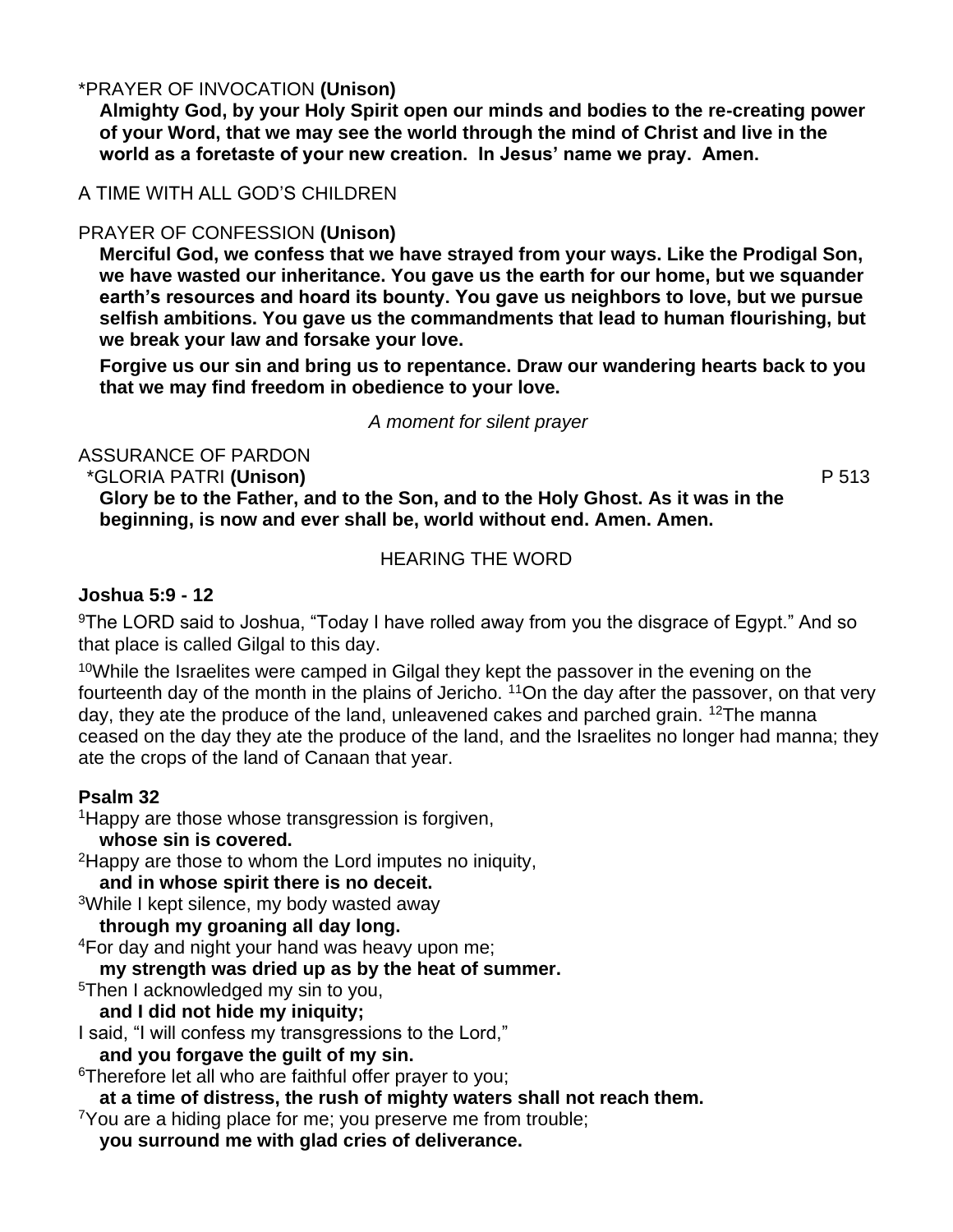<sup>8</sup>I will instruct you and teach you the way you should go;

**I will counsel you with my eye upon you.** 

<sup>9</sup>Do not be like a horse or a mule, without understanding,

**whose temper must be curbed with bit and bridle, else it will not stay near you.**  <sup>10</sup>Many are the torments of the wicked.

**but steadfast love surrounds those who trust in the Lord.** 

<sup>11</sup>Be glad in the Lord and rejoice, O righteous,

**and shout for joy, all you upright in heart.** 

# **2 Corinthians 5:16 - 21**

 $16$ From now on, therefore, we regard no one from a human point of view; even though we once knew Christ from a human point of view, we know him no longer in that way. <sup>17</sup>So if anyone is in Christ, there is a new creation: everything old has passed away; see, everything has become new! <sup>18</sup>All this is from God, who reconciled us to himself through Christ, and has given us the ministry of reconciliation; <sup>19</sup>that is, in Christ God was reconciling the world to himself, not counting their trespasses against them, and entrusting the message of reconciliation to us. <sup>20</sup>So we are ambassadors for Christ, since God is making his appeal through us; we entreat you on behalf of Christ, be reconciled to God. <sup>21</sup>For our sake he made him to be sin who knew no sin, so that in him we might become the righteousness of God.

Congregational Response

**Spirit of the Living God** NC 283

*Spirit of the living God, fall afresh on me; Spirit of the living God, fall afresh on me. Melt me, mold me, fill me, use me. Spirit of the living God, fall afresh on me.*

# **Luke 15:1 - 3, 11b - 32**

15Now all the tax collectors and sinners were coming near to listen to him. <sup>2</sup>And the Pharisees and the scribes were grumbling and saying, "This fellow welcomes sinners and eats with them." <sup>3</sup>So he told them this parable:

<sup>11</sup> There was a man who had two sons. <sup>12</sup> The younger of them said to his father, 'Father, give me the share of the property that will belong to me.' So he divided his property between them. <sup>13</sup>A few days later the younger son gathered all he had and traveled to a distant country, and there he squandered his property in dissolute living. <sup>14</sup>When he had spent everything, a severe famine took place throughout that country, and he began to be in need. <sup>15</sup>So he went and hired himself out to one of the citizens of that country, who sent him to his fields to feed the pigs. <sup>16</sup>He would gladly have filled himself with the pods that the pigs were eating; and no one gave him anything.  $17$ But when he came to himself he said, 'How many of my father's hired hands have bread enough and to spare, but here I am dying of hunger! <sup>18</sup>I will get up and go to my father, and I will say to him, "Father, I have sinned against heaven and before you; <sup>19</sup>I am no longer worthy to be called your son; treat me like one of your hired hands."' <sup>20</sup>So he set off and went to his father. But while he was still far off, his father saw him and was filled with compassion; he ran and put his arms around him and kissed him. <sup>21</sup>Then the son said to him, 'Father, I have sinned against heaven and before you; I am no longer worthy to be called your son.' <sup>22</sup>But the father said to his slaves, 'Quickly, bring out a robe—the best one—and put it on him; put a ring on his finger and sandals on his feet. <sup>23</sup>And get the fatted calf and kill it, and let us eat and celebrate; <sup>24</sup>for this son of mine was dead and is alive again; he was lost and is found!' And they began to celebrate.  $25^{\circ}$ Now his elder son was in the field; and when he came and approached the house, he heard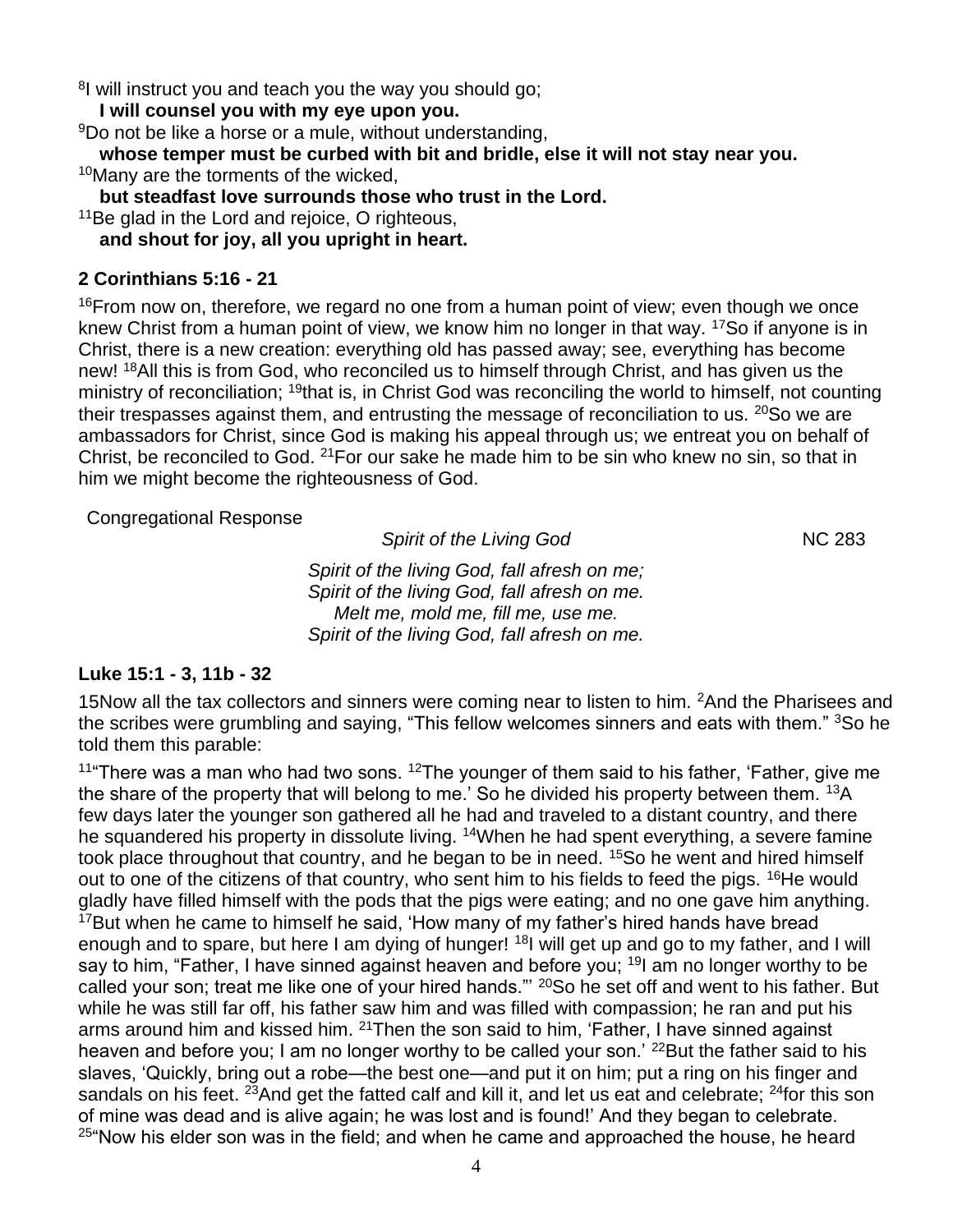music and dancing. <sup>26</sup>He called one of the slaves and asked what was going on. <sup>27</sup>He replied, 'Your brother has come, and your father has killed the fatted calf, because he has got him back safe and sound.' <sup>28</sup>Then he became angry and refused to go in. His father came out and began to plead with him. <sup>29</sup>But he answered his father, 'Listen! For all these years I have been working like a slave for you, and I have never disobeyed your command; yet you have never given me even a young goat so that I might celebrate with my friends. <sup>30</sup>But when this son of yours came back, who has devoured your property with prostitutes, you killed the fatted calf for him!' 31Then the father said to him, 'Son, you are always with me, and all that is mine is yours. <sup>32</sup>But we had to celebrate and rejoice, because this brother of yours was dead and has come to life; he was lost and has been found.'"

*My Faith Looks Up to Thee* P 348

*My faith looks up to thee, Thou Lamb of Calvary, Savior divine! Now hear me while I pray; Take all my guilt away; Oh, let me from this day Be wholly thine.*

*May thy rich grace impart Strength to my fainting heart, My zeal inspire; As thou has died for me, Oh, may my love to thee Pure, warm, and changeless be, A living fire.*

# *While life's dark maze I tread, And griefs around me spread, Be thou my guide; Bid darkness turn to day; Wipe sorrow's tears away; Nor let me ever stray From thee aside.*

*When ends life's transient dream, When death's cold, sullen stream Shall o'er me roll, Blest Savior, then, in love, Fear and distrust remove; Oh, bear me safe above, A ransomed soul.*

**SERMON** *New Creation!* **Rev. Gary Hatter** 

# THE OFFERING OF OUR GIFTS

#### INVITATION TO OFFERING **Offertory**

\*Doxology **(Unison)** P 515 **Praise God from whom all blessings flow; Praise God, all creatures here below; Praise God above, you heavenly host: Praise Father, Son, and Holy Ghost. Amen.**

# \*Prayer of Dedication (**Unison**)

**O God, all that we have comes from you. Receive this offering and with it the offering of our lives, for we return to you only what you have so graciously given. Use us for the sake of Christ, in whose name we pray. Amen.**

# THE CHURCH AT PRAYER

Celebrations & Concerns Pastoral Prayer

#### 5